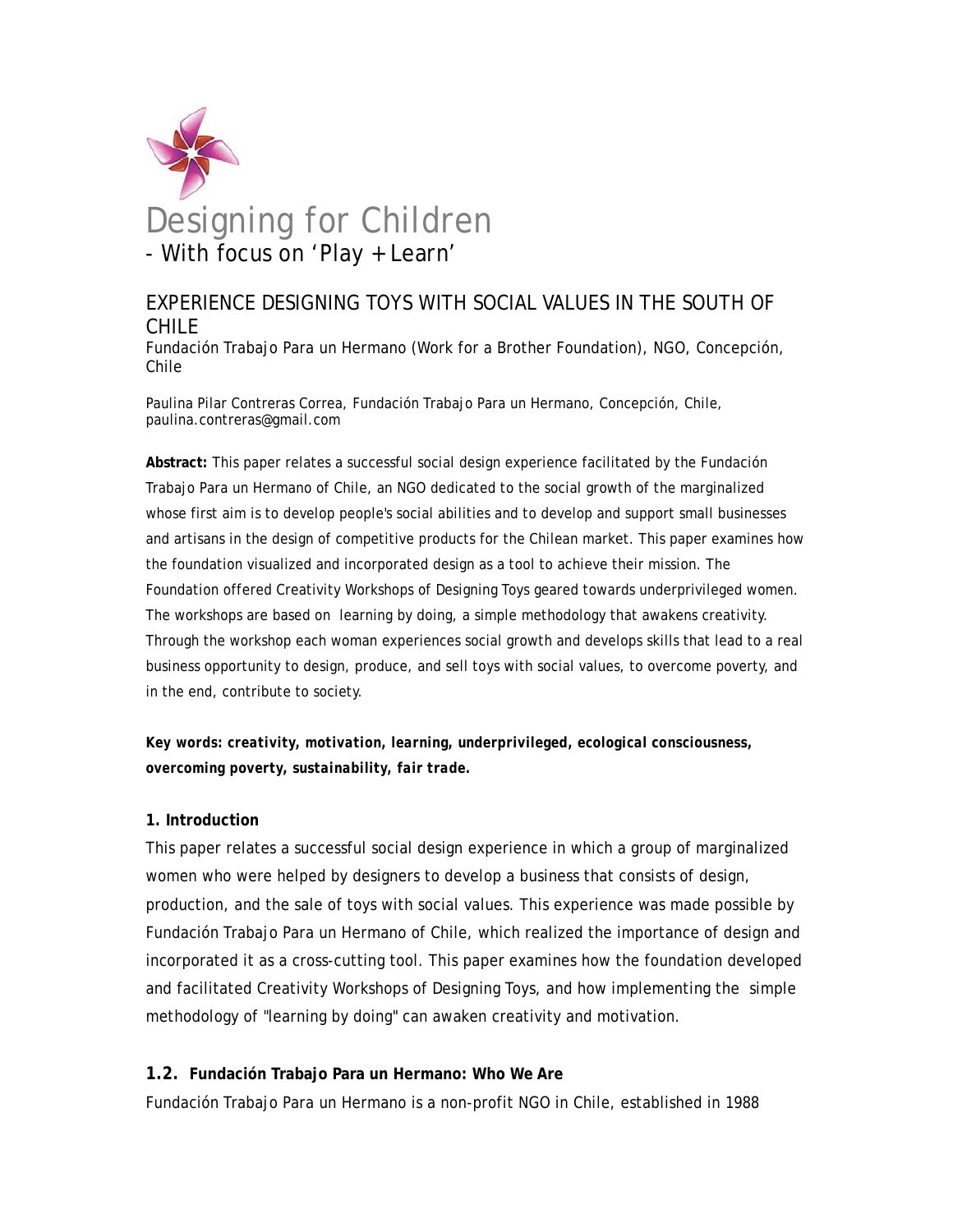whose mission is to promote development opportunities for individuals and communities who dream of and work to create a culture of trust and solidarity. Dedicated to the social growth and job training of the marginalized, the foundation's first aim is to develop people's social abilities, specifically, to develop and support small businesses and artisans in the design of competitive products for the Chilean market. The foundation's goal has been to help these businesses and artisans overcome poverty by providing them with life skills and educating them in design and product development to assist them in achieving sustainability.

The foundation uses the CEFE (Competency-based Economies through Formation of Enterprise) methodology, which espouses learning by doing; through dynamic activities such as games, role-playing, and creative workshops, people can experience different situations and can reflect on these experiences and develop abilities through practice.

#### **2. Incorporating Design as a Tool for Sustainability**

Working on our mission we realized that we had achieved social development; over the years, we had helped people develop technical skills. But we were missing a step toward sustainability of those skills. We lacked the creativity and the tools to look at the real world and find opportunities to produce quality and competitive products that responded to the needs of the market.

From this reflection, in the year 2004, the professionals of the foundation decided to incorporate design as a crosscutting tool. So, among basic social and personal skills workshops, we started to introduce design through some creative activities. For example, in a self-esteem development workshop, we included a whole-group activity in which participants were asked to brainstorm a list of creative uses for a lemon, a fruit with little monetary value. Their ideas ranged from initially conventional (ex: using the lemons to make lemonade) to ultimately surprisingly innovative (ex: turning the lemon's exterior into an aromatic ashtray). The purpose of the activity was to get the participants to recognize how many possibilities exist to add value to not just a lemon, but to anything in their lives, if only they take the time to stop and reflect on what they want to change. This design principle is essential for successful business development, where with the help of a group of professionals in different areas, participants can define a business opportunity and respond to it, which can lead to sustainability.

#### **3. A Real Business Opportunity**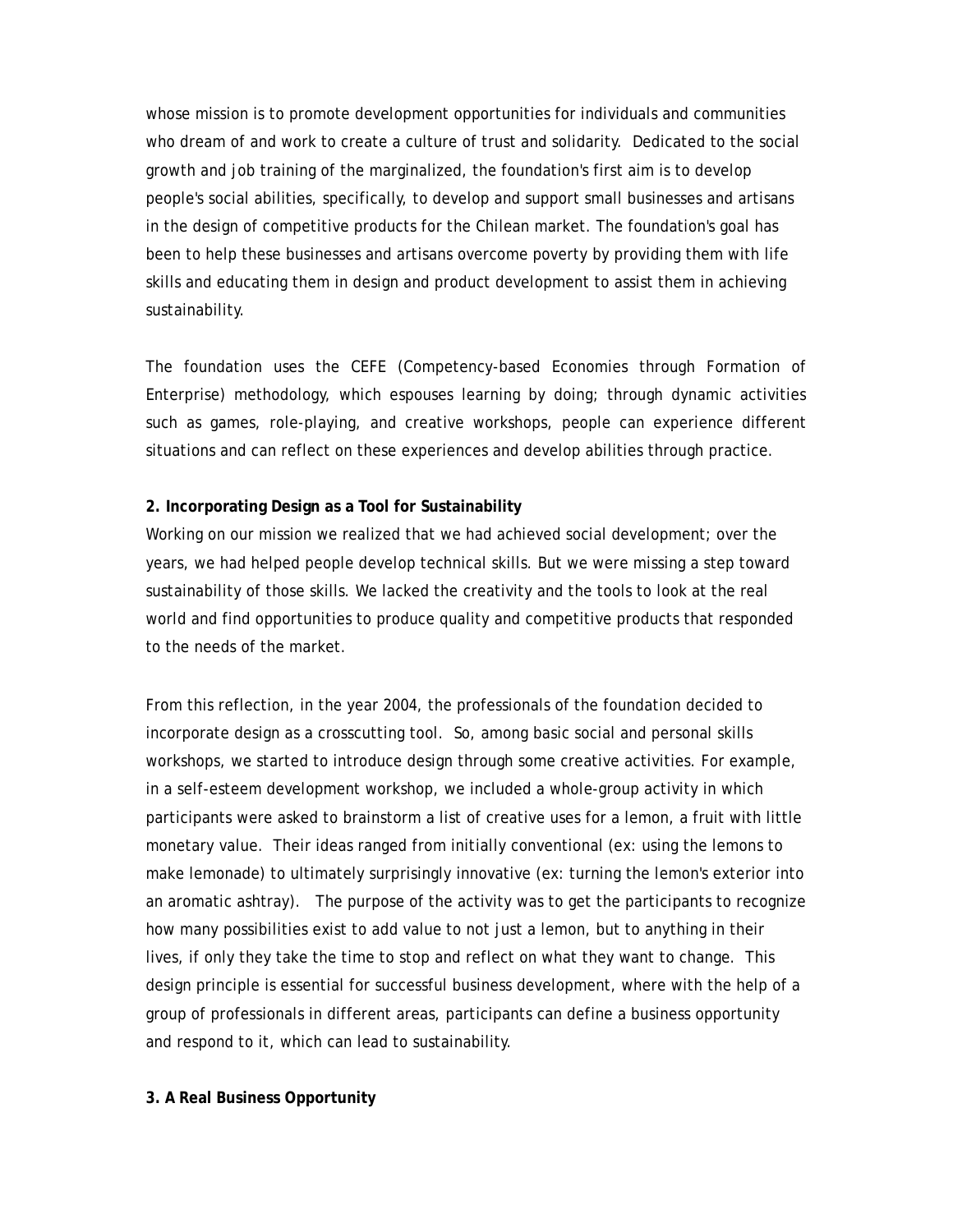For every class the foundation offers, each instructor prepares learning materials that become trash at the end of the class. This observation and our environmental consciousness inspired the idea to seal up the learning cycle with a real business opportunity. We considered the possibility of generating employment for the participants through designing materials and toys for the different adult education programs offered by the foundation. Additionally, we thought participants could design and produce toys and teaching materials for children from schools in the region.

# **4. Methodology**

We decided to give Creativity Workshops of Designing Toys from Fabric. Geared to women who already knew how to sew, we started with their technical skills and tried to increase and convert them into tools that could produce objects that would be competitive in the Chilean market. The main objectives of the workshops were to awaken creativity through the innovative redesigning of traditional toys, to develop new toys, and to develop skills to finish products, emphasizing quality.

We gave five workshops (each consisting of 40 hours over a two-month period) with more than 100 participants in total.

# **4.1. A Period of Social Growth**

For two months, two evenings a week, the foundation was prepared to welcome 30 women to have a six-hour long evening of socializing and learning, a real opportunity to forget the home problems and share with other woman in similar conditions the adventure to discover their potential.

# **4.2. The Work Space is Essential**

The foundation is of the philosophy that it is a welcome home where people not only participate but became part of it. With that in mind we executed the design workshop in large rooms with the necessary conditions to do the theoretical 30% and the practical 70%. Specifically, all rooms are equipped with sufficient light, tables, chairs, and sewing machines; additionally, the foundation has computers with Internet access, a library, and a large kitchen stocked with coffee and snacks for participants to gather, relax, and socialize. The meeting place is defined as a place of equality and respect, where the first activity was for the participants to define the rules of coexistence.

# **4.3. Working with Materially Specially Designed for the Workshop**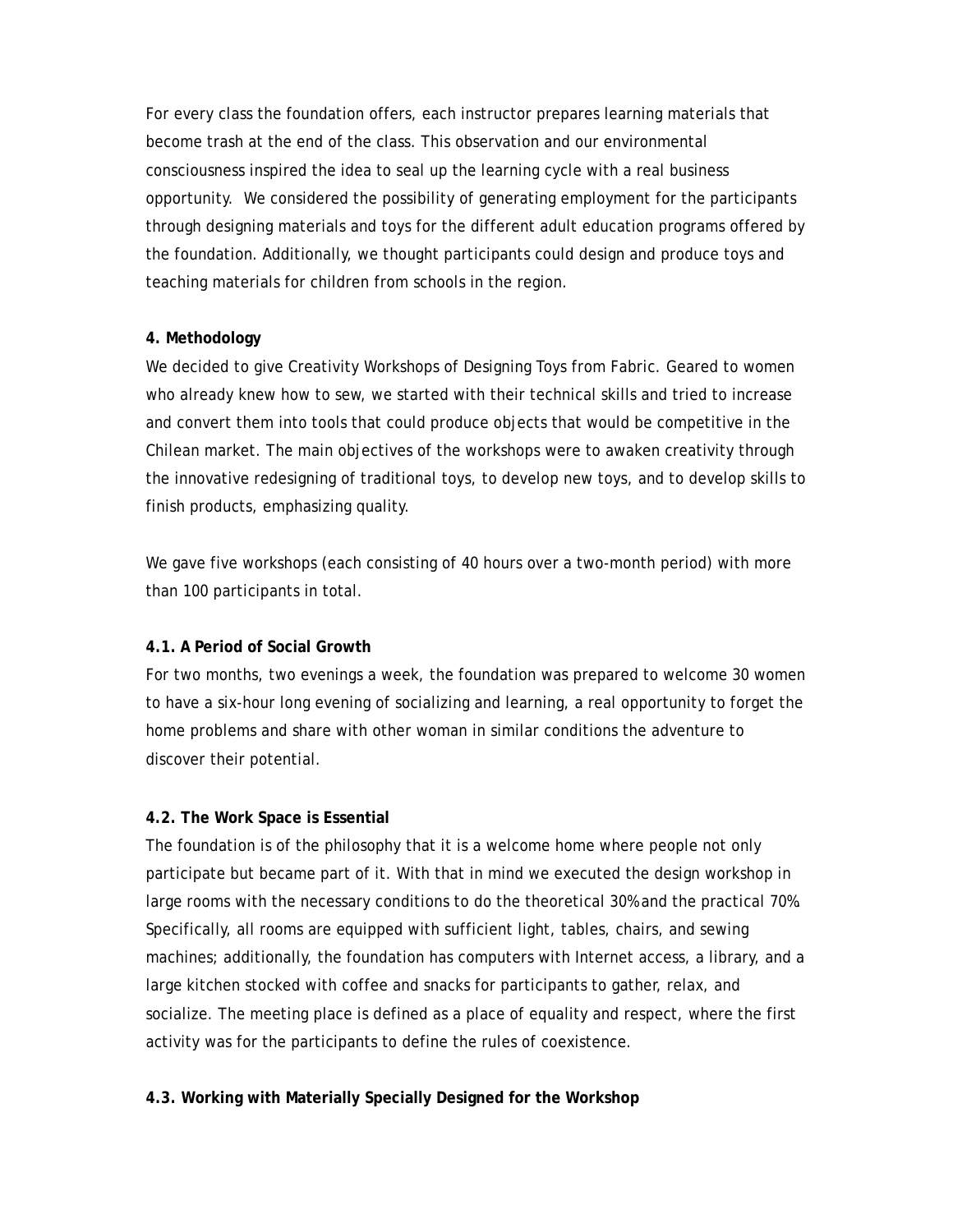The foundation provides all the necessary materials and tools for work. All the toys and prototypes used to teach the students were specially designed for the workshops, with different levels of difficulty for each phase of learning. For each workshop the foundation designed 20 toys to show examples of: 1. How a pedagogical aim could be realized through a toy; 2. How to produce and replicate a product in series and quality; 3. Practice with different techniques, textures, fabrics, materials, and forms. 4. The manageability of different levels of difficulty class by class. 5. Awakened creativity through different activities.

### **4.4. Learning by Doing**

The first challenge was to replicate a volumetric toy. We provided participants with the patterns, the prototype, and the instructions to do it. They were confronted with something new, and we could see in their faces the fear of sewing something volumetric (a toy) that looks so complex after having only sewn flat and straight designs (cloth). But we knew that the only way they could do it was by trying, and this task is accomplished with the first step: The participant must realize, *This is not difficult, I already have the technical skills, and I can try new things.* This is a big step that opens their minds to exploration, gives them self-esteem and confidence, and awakens their curiosity about how far they can go. We could see that in their dispositions, in their happiness while working, in the fact that they didn't want to stop working during the breaks because they tasted the pleasure of a new trade.

### **4.5. Produce Quality**

Each day of workshop we provided participants with three different toys designed by the foundation. They were asked to copy the models, learning to see--to really see--the details of each toy, and were given tools to check the quality of their replicas. The focus was to see quality not after the product is finished but in the process of production.

### **4.6. A Simple Methodology that Awakens Creativity**

In this process, learning by doing--replicating original toys, experimenting with new techniques, using textures, colors, and forms--creativity was surfacing and begging to be used. The participants began share their ideas for improvements on the toys that they were replicating and ideas that could be converted into news toys.

### **4.7. Developing Their Own Ideas**

To create a tangible product from their ideas is the last step in the process. This was the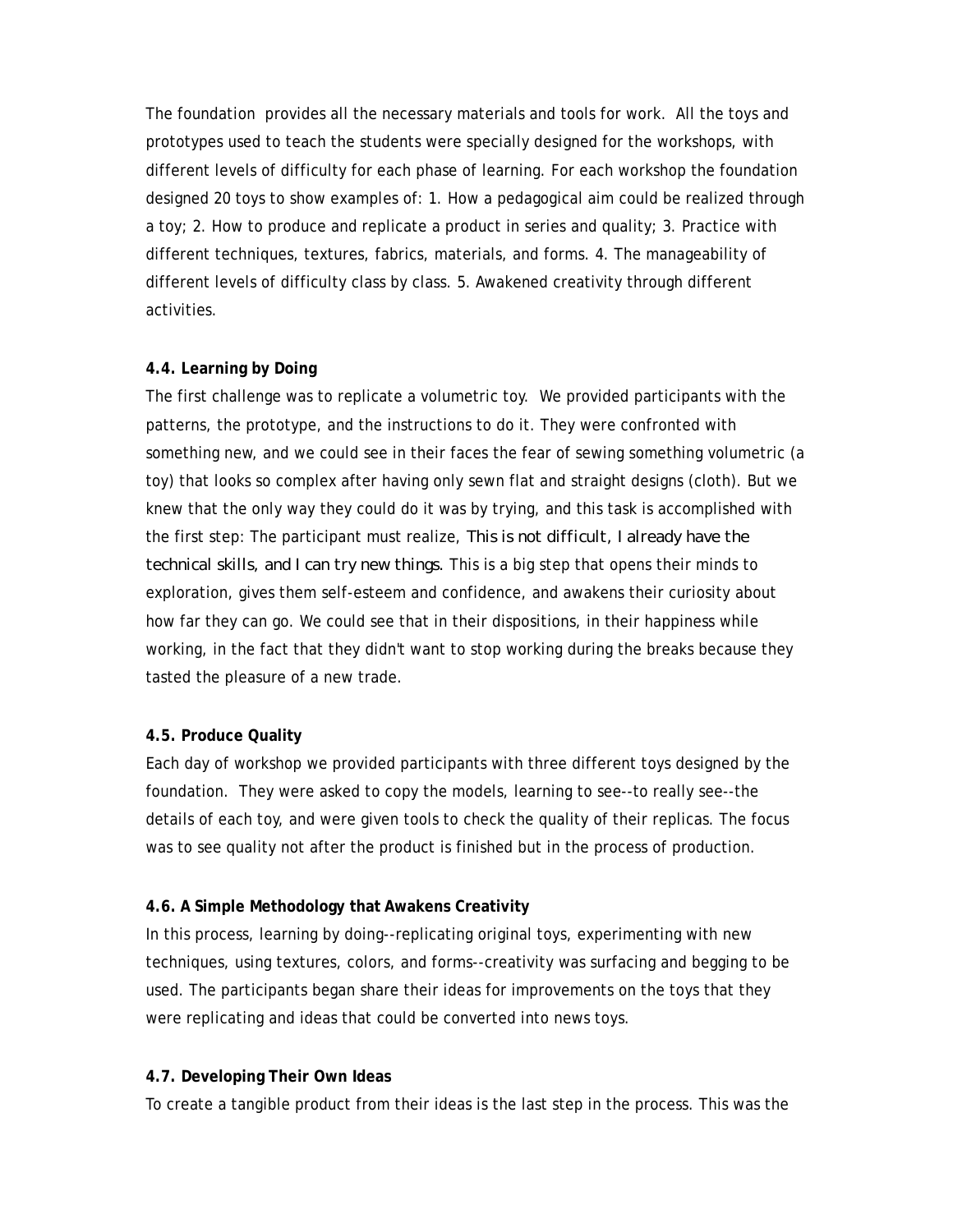most anticipated, most challenging moment for the participants.

The process began with observation; the participants were asked to look at existing toys in stores and magazines and to think about how their own children play. Then they had to make a list of possible educational objectives for which they would design a toy. After sharing the list with their peers, they chose a specific objective and then brainstormed a list of toy designs to meet that objective. Once they selected their toy, the participants made decisions about the material, shape, color, etc. of their design.

Upon completion of the workshop, the foundation hosts an exhibition for the participants where they show their toys. Family, friends, as well as benefactors of the program are invited to celebrate the symbols of their achievement. The exhibition closes with the presentation of diplomas.

# **5. Giving Skills for Sustainability**

A normal workshop could finish here, but the Fundación Trabajo Para un Hermano looks for a real solution to the condition of the underprivileged, and to make a real change in their lives with a sustainable possibility. To accomplish this goal, we took the product results from the workshops and visited primary schools throughout the region in order to adequately address the needs of these children and awaken creative ideas.

Many of the proposals that initially began as a series of creative ideas in the workshop in many cases resulted in the production of actual toys that are now sold directly to schools and through fair trade shops throughout Chile; recently, we've also begun micro exporting some products to fair trade shops in Europe.

Since 2005 the foundation has had a fair trade store that sells handmade toys and ethnic handicrafts from the people helped by our NGO. We adhere to fair trade values, believing that we can be competitive offering a high quality product and asking for a fair price that compensates the handicraftsperson for his or her work, creating an ethical and just circle of sustainability for many families.

### **6. Conclusion**

Through design workshops, Fundación Trabajo Para un Hermano has helped underprivileged people propose and create original, inspired solutions to meet the educational needs of adults and children in the south of Chile. It is our belief that